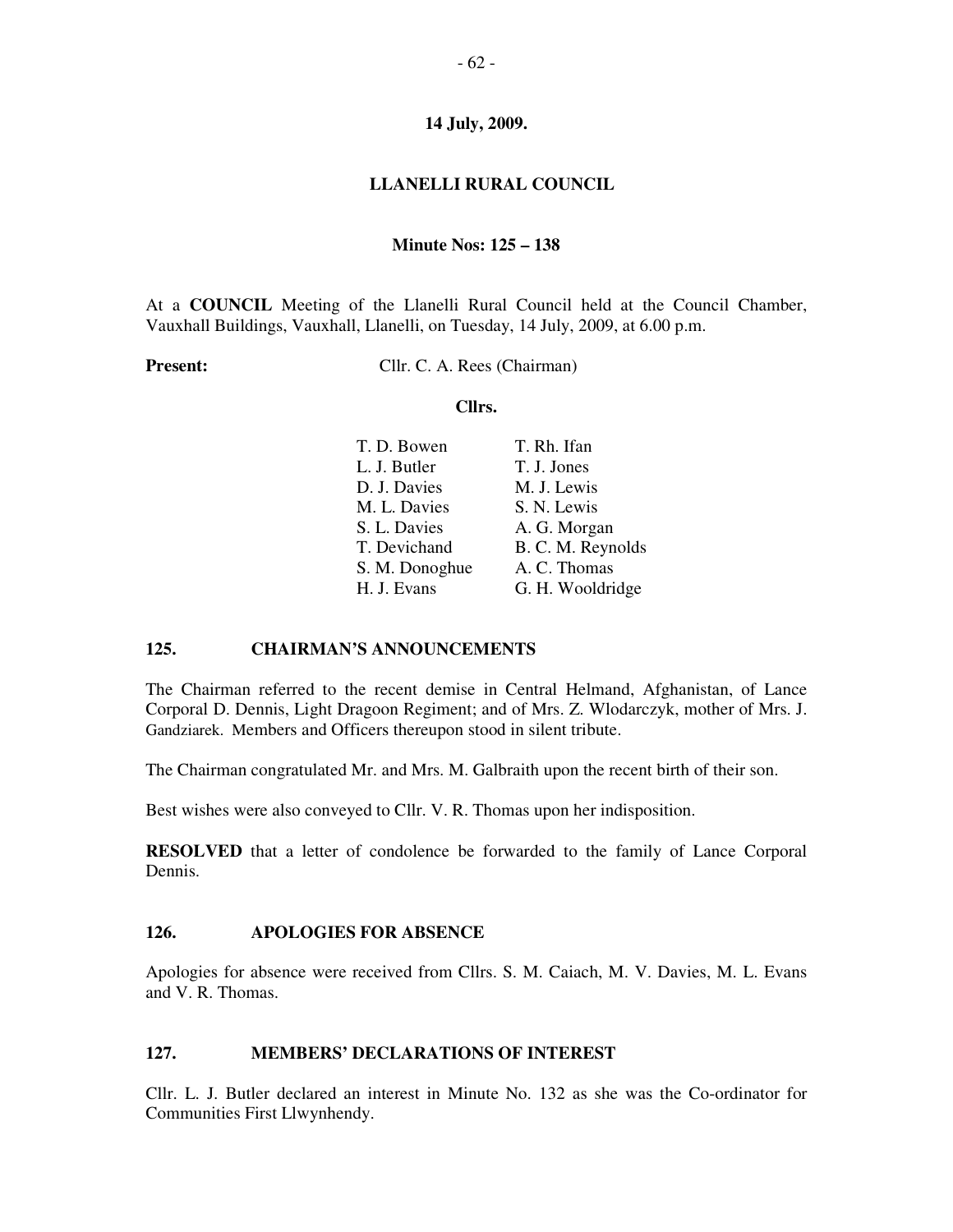## **128. CONFIRMATION OF MINUTES**

**RESOLVED** that the following Minutes (copies of which had been previously circulated to Members) be confirmed and signed as a true record of proceedings:-

| Council                                 | 9 June, 2009  |
|-----------------------------------------|---------------|
| <b>Recreation and Welfare Committee</b> | 16 June, 2009 |
| Policy and Resources Committee          | 17 June, 2009 |
| Finance and General Purposes Committee  | 24 June, 2009 |
| Planning and Liaison Committee          | 29 June, 2009 |

## **129. MATTERS ARISING**

## **LUNCHEON CLUBS – PATRONAGE**

Pursuant to Minute No. 100 (1), Cllr. M. L. Davies conveyed her appreciation of the quality of publicity leaflets and posters circulated in the Hengoed Ward.

**RESOLVED** that Cllr. Davies' comments be noted.

# **130. LLANELLI CHRISTMAS CARNIVAL 2009**

Members were circulated with e-mail correspondence received from the Marketing and Tourism Manager, Carmarthenshire County Council, regarding the proposed date of Friday, 20 November, 2009, on which to hold the Christmas Carnival.

Following discussion, during which various suggestions were made to enhance the event, it was

**RESOLVED** that the proposal be supported.

# **131. LLANELLI CHRISTMAS RADIO PROJECT**

E-mail correspondence was received from Mr. R. Lloyd informing of a proposed launch of a temporary radio station, provisionally entitled 'Santa FM', which aimed to boost Christmas business in Llanelli from the time of the annual carnival and broadcasting in the run-up to the festive holiday.

Members referred to the existing local radio station, 'Scarlet FM', and to the need for further information.

**RESOLVED** that the proposal be noted and to await further developments.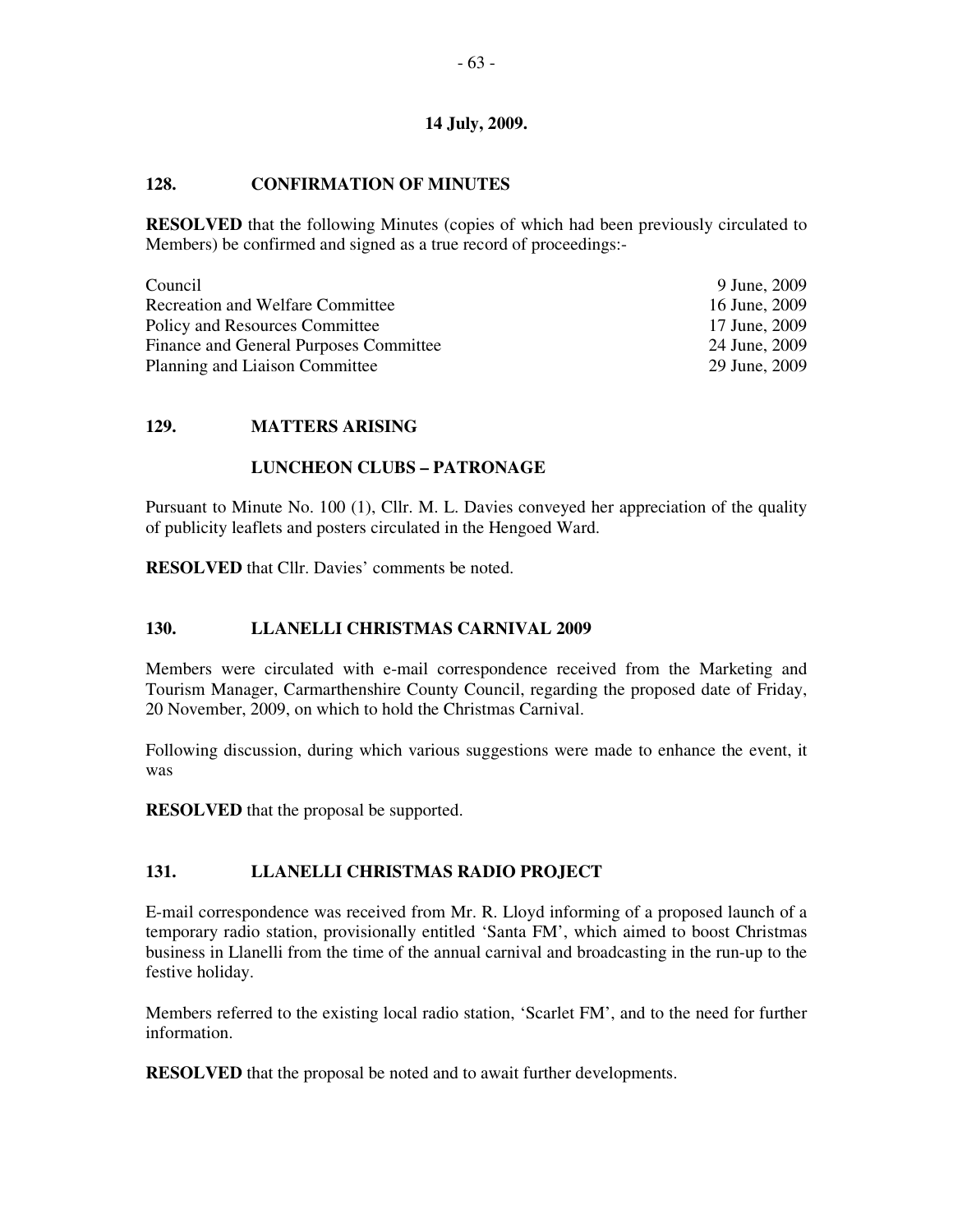## **132. FOOTHOLD – LLWYNHENDY ENVIRONMENTAL SUB-GROUP**

Cllr. L. J. Butler declared a personal and prejudicial interest in the following item as she was the Co-ordinator for Communities First Llwynhendy. Cllr. Butler withdrew from the meeting before discussion commenced.

Correspondence was received from the Chairman, Llwynhendy Environmental Sub-Group, Foothold, requesting the nomination of a Member of the Llwynhendy (Pemberton) Ward to become a member of the Sub-Group.

**RESOLVED** that Cllr. T. D. Bowen be nominated to represent this Council on the Llwynhendy Environmental Sub-Group.

Cllr. Butler returned to the meeting.

## **133. LLANELLI TOWN COUNCIL – JOINT MEETING - WATER QUALITY PROBLEMS – CARMARTHEN BAY, LOUGHOR AND THREE RIVERS ESTUARIES AND BURRY INLET**

Correspondence was received from the Clerk, Llanelli Town Council, enquiring as to whether this Council wished to be represented at the joint meeting of the above.

**RESOLVED** that it be confirmed that this Council wished to participate in the anticipated joint meeting; and to await further developments regarding the number of Council representatives to attend, together with the date, time and venue arrangements.

### **134. EXTERNAL EVENTS**

Members having received invitations for the Council to be represented at the following, it was

### **RESOLVED** that

- (1) National Association of Councillors 'Equality for All' Scarborough 10-12 July, 2009, (retrospective) – that the Council's delegate be authorised to attend;
- (2) Carmarthenshire County Council Key Stakeholders Forum 'Swansea Bay and Carmarthen Bay (Lavernock Point to St Ann's Head), Shoreline Management Plan Review (SMP2) – Key Stakeholder Group' – Liberty Stadium, Swansea - 15 July, 2009 – that Cllr. M. J. Lewis be authorised to attend;
- (3) One Voice Wales National Training Programme for Community and Town Councils in Wales – Training Schedule – that the invitation be noted.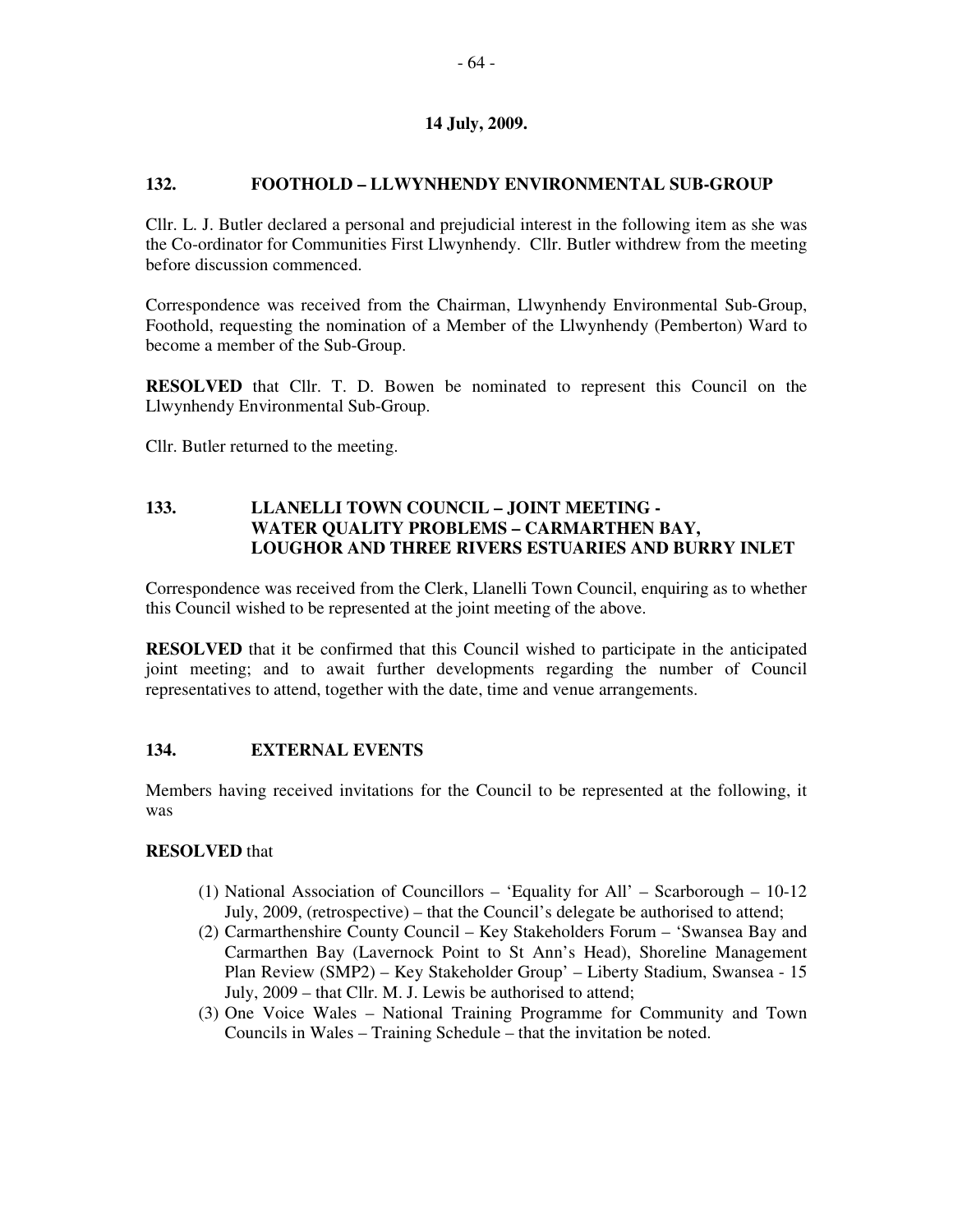### **135. CARMARTHENSHIRE COUNTY COUNCIL – POINT OF CONTACT**

A letter was received from the Assistant Chief Executive (Customer Focus & Policy), Carmarthenshire County Council, informing that, in order to improve and monitor the Council's dealing of correspondence with Town and Community Councils, a central point of contact had been set up for all letters excluding planning matters. **RESOLVED** that the information be noted.

### **136. MATTERS REPORTED**

#### **RESOLVED** that

- (1) Cllr. L. J. Butler's information regarding Item 5 be amended and forwarded appropriately; and that
- (2) the schedule of matters reported be noted.

### **137. LLANELLI JOINT BURIAL AUTHORITY**

Members received the following Minutes of a meeting of the Llanelli Joint Burial Authority held on 13 May, 2009:-

"At the Meeting of the Llanelli Joint Burial Authority held at Vauxhall Buildings, Vauxhall, Llanelli, on Wednesday, 13 May 2009 at 4:00 pm.

Present: **Cllr. T. J. Jones (Chairman)** 

Cllrs.

| T. D. Bowen    | W. J. Lemon |
|----------------|-------------|
| M. J. P. Burns | C. C. Lucas |
| S. L. Davies   | K. D. Rees  |

### 119. APOLOGIES FOR ABSENCE

Apologies for absence were received from Cllrs D. J. Davies, A. G. Morgan and W. G. Thomas.

### 120. MEMBERS' DECLARATIONS OF INTEREST

No declarations of interest were made.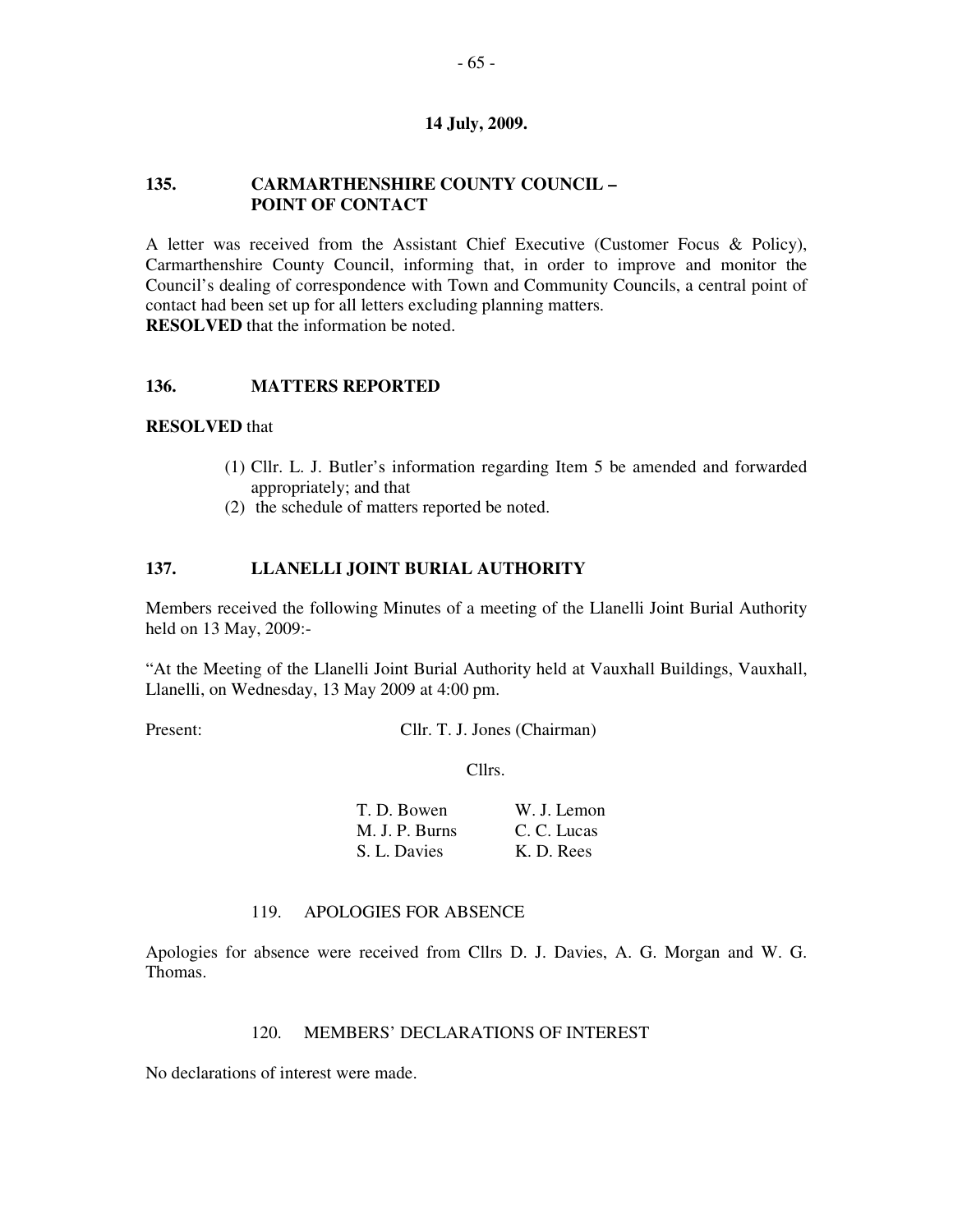#### 121. CONFIRMATION OF MINUTES

RESOLVED that the following minutes (copies of which had been previously circulated) be confirmed and signed as a true record of proceedings.

Ordinary Meeting - 8 April 2009

#### 122. INCOME AND EXPENDITURE REPORTS

RESOLVED that the income and expenditure report for March 2009 and the provisional report for April 2009 be noted.

#### 123. SCHEDULE OF PAYMENTS

Consideration was given to the schedule of payments for April 2009, which revealed expenditure for the month amounted to £20,056.46.

RESOLVED that the information be noted.

### 124. TRAINING COURSES

The Secretary sought Members' approval to send the Cemetery Manager on the following training courses:-

- (1) Grey Water 8 June 2009, Sandwell Training and Development Centre, West Bromwich:
- (2) A Grave Matter 10 June 2009, Marriott Hotel, Swansea.

After a brief discussion it was

RESOLVED that the Cemetery Manager be authorised to attend the training courses.

### 125. PUBLIC BODIES (ADMISSION TO MEETINGS) ACT, 1960

RESOLVED that in view of the confidential nature of the business to be transacted the following matter be considered in private and that the power of exclusion of the public under Section 1(2) of the Public Bodies (Admission to Meetings) Act, 1960 be exercised.

#### 126. CEMETERY INFRASTRUCTURE CHANGES AND IMPROVEMENTS

Members considered the Cemetery Manager's report on cemetery infrastructure changes and improvements. Despite the short time in post the Cemetery Manager had identified a number of issues that required attention, especially the control and eradication of Japanese knotweed and maintenance and drainage issues in section 11. With regard to the control of knotweed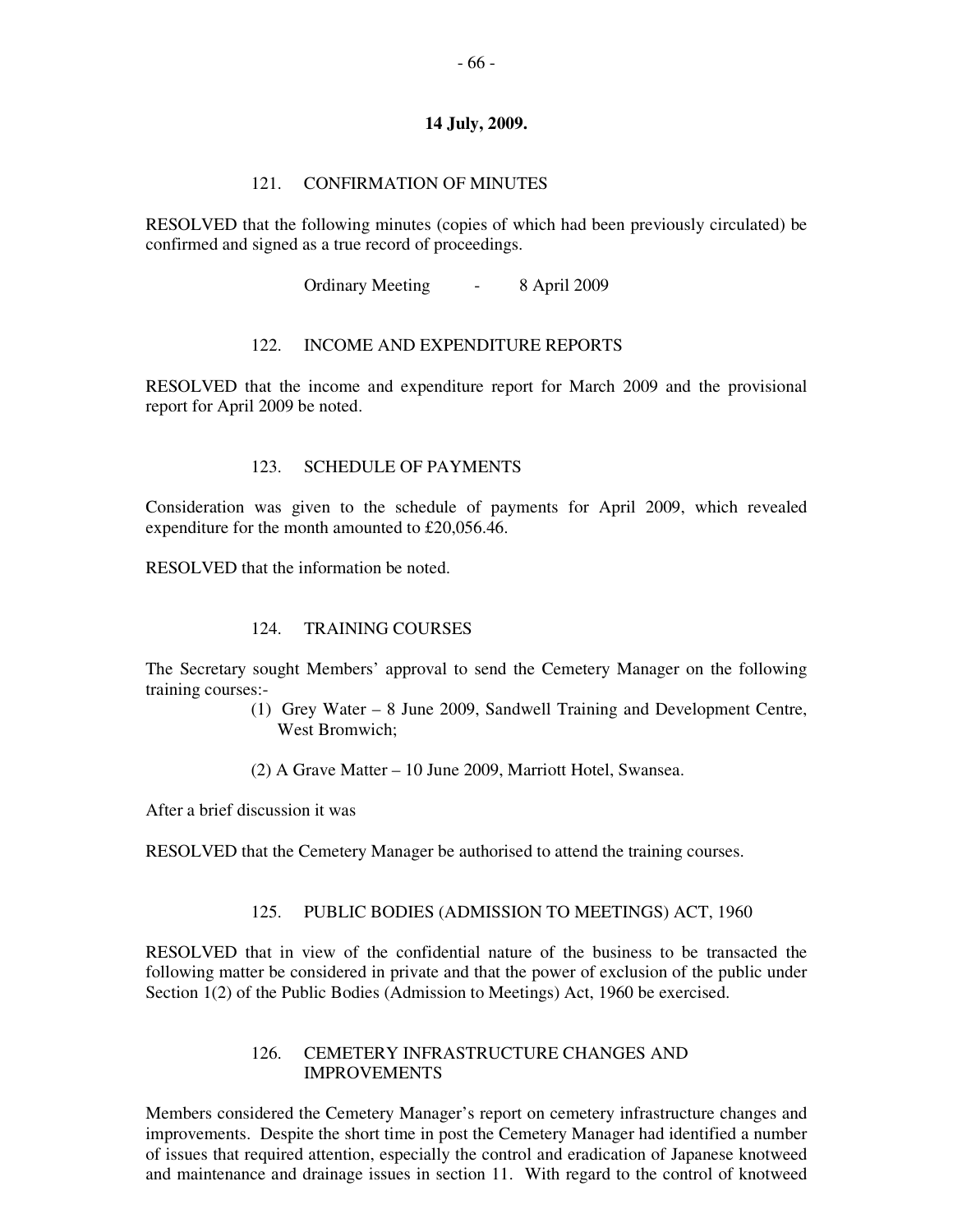and maintenance issues, the Cemetery Manager presented two quotations for Member consideration. A further quotation was to be obtained prior to engaging the services of a grounds maintenance contractor.

Members were informed that remedial work to the drainage infrastructure in section 11 was also required and an element of the work was considered urgent as it had health and safety implications. Given the unforeseen circumstances no money had been identified within the budget to cover the associated costs. Therefore, the costs would have to be vired from the contingency budget head. Similarly, the costs for engaging a grounds maintenance contractor to deal with the Japanese knotweed infestation and maintenance of section 11 would also have to be vired from the contingency budget head.

Having considered the Cemetery Manager's report and following discussions it was

RESOLVED that the Cemetery Manager be authorised to:

- (1) Engage the services of Hortech Limited, Unit 16 Capel Hendre Estate, Capel Hendre, Carmarthenshire, SA18 3SJ, to provide assistance with the Japanese knotweed infestation and maintenance issues identified for section 11, unless a more competitive quotation is received in the meantime;
- (2) On the basis of Hortech Limited providing the most competitive quotation (once a further quotation had been obtained in the interest of best value), then the terms of engaging the company be accepted as follows:
	- A fee of £1975 plus VAT for maintenance assistance.
	- A fee of £375 plus VAT for the initial treatment of the Japanese knotweed, followed by a secondary course of treatment in September 2009 at a cost of £200 plus VAT.

Giving a total cost of £2550 plus VAT to be vired from the contingency budget head.

- (3) In view of the knotweed treatment programme extending over a three year period, comprising two treatments per annum at a cost of £200 plus VAT per treatment, appropriate expenditure provision be included in the budget estimates for 2010 and 2011 respectively to cover the costs;
- (4) The remedial drainage work identified for section 11 and which had health and safety implications, be commissioned as soon as practicable with an appropriate contractor and that the cost be vired from the contingency budget head and reported retrospectively to a future committee meeting; and in the meantime
- (5) Carmarthenshire County Council be contacted over the drainage issues (given that it had acted as the Burial Authority's agent in managing the construction and development of section 11), to seek general advice and assistance and to establish whether the costs referred to in (4) above could